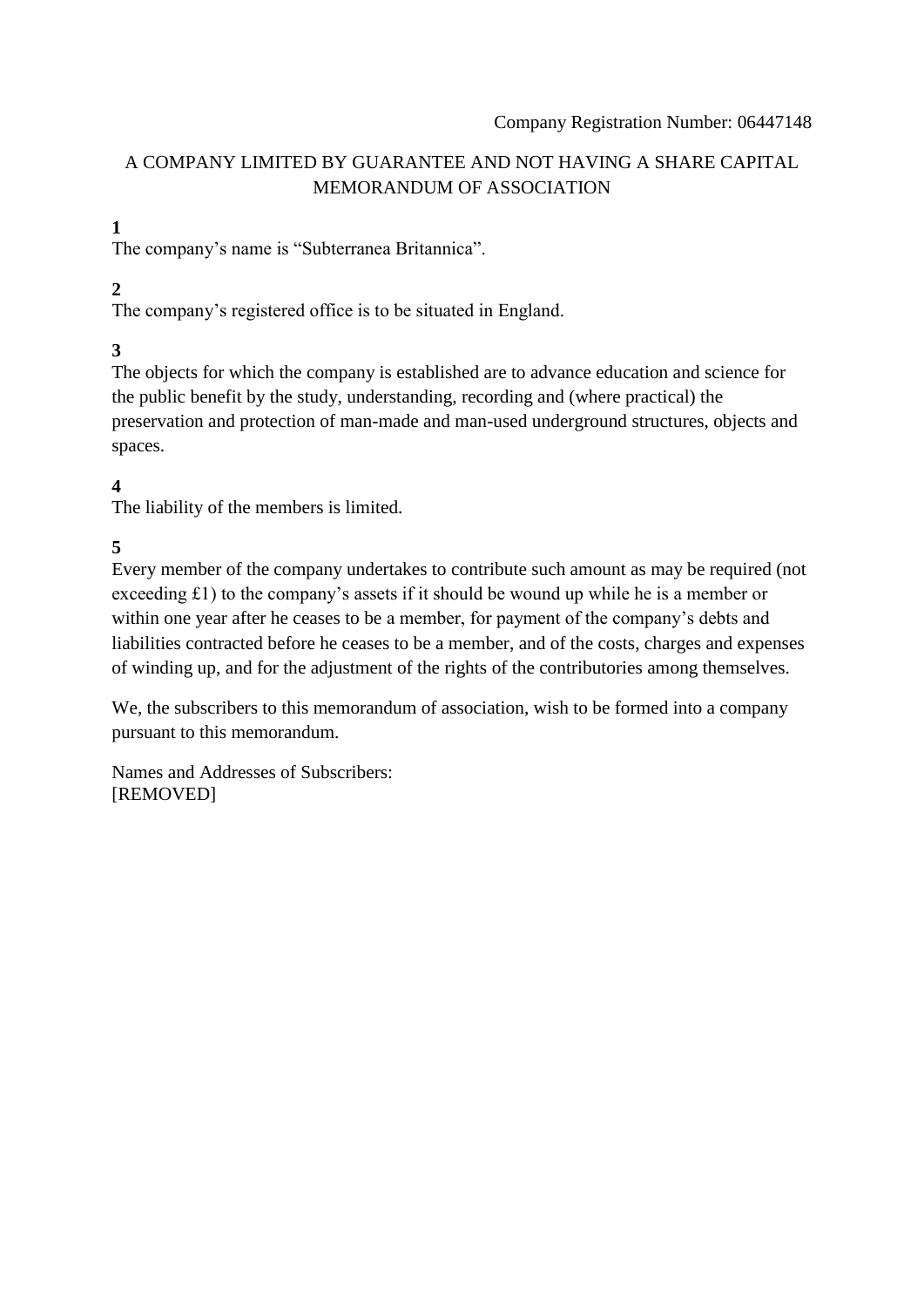## ARTICLES OF ASSOCIATION OF A COMPANY LIMITED BY GUARANTEE AND NOT HAVING A SHARE CAPITAL

#### SUBTERRANEA BRITANNICA

#### INTERPRETATION

**1**

In these articles—

"the Act" means the Companies Act 1985 including any statutory modification or reenactment thereof for the time being in force.

"the articles" means the articles of the company.

"clear days" in relation to the period of a notice means that period excluding the day when the notice is given or deemed to be given and the day for which it is given or on which it is to take effect.

["communication" means the same as in the Electronic Communications Act 2000]

["electronic communication" means the same as in the Electronic Communications Act 2000]

"executed" includes any mode of execution.

"office" means the registered office of the company.

"secretary" means the secretary of the company or any other person appointed to perform the duties of the secretary of the company, including a joint, assistant or deputy secretary.

"the United Kingdom" means Great Britain and Northern Ireland.

Unless the context otherwise requires, words or expressions contained in these articles bear the same meaning as in the Act but excluding any statutory modification thereof not in force when these articles become binding on the company.

#### **POWERS**

## **2**

For the purpose as set out in the objects clause but not otherwise the company may:

2.1.1 convene and hold meetings and excursions open to members and to the general public;

2.1.2 organise site visits whether underground or not or partly underground and partly on the surface for members and others;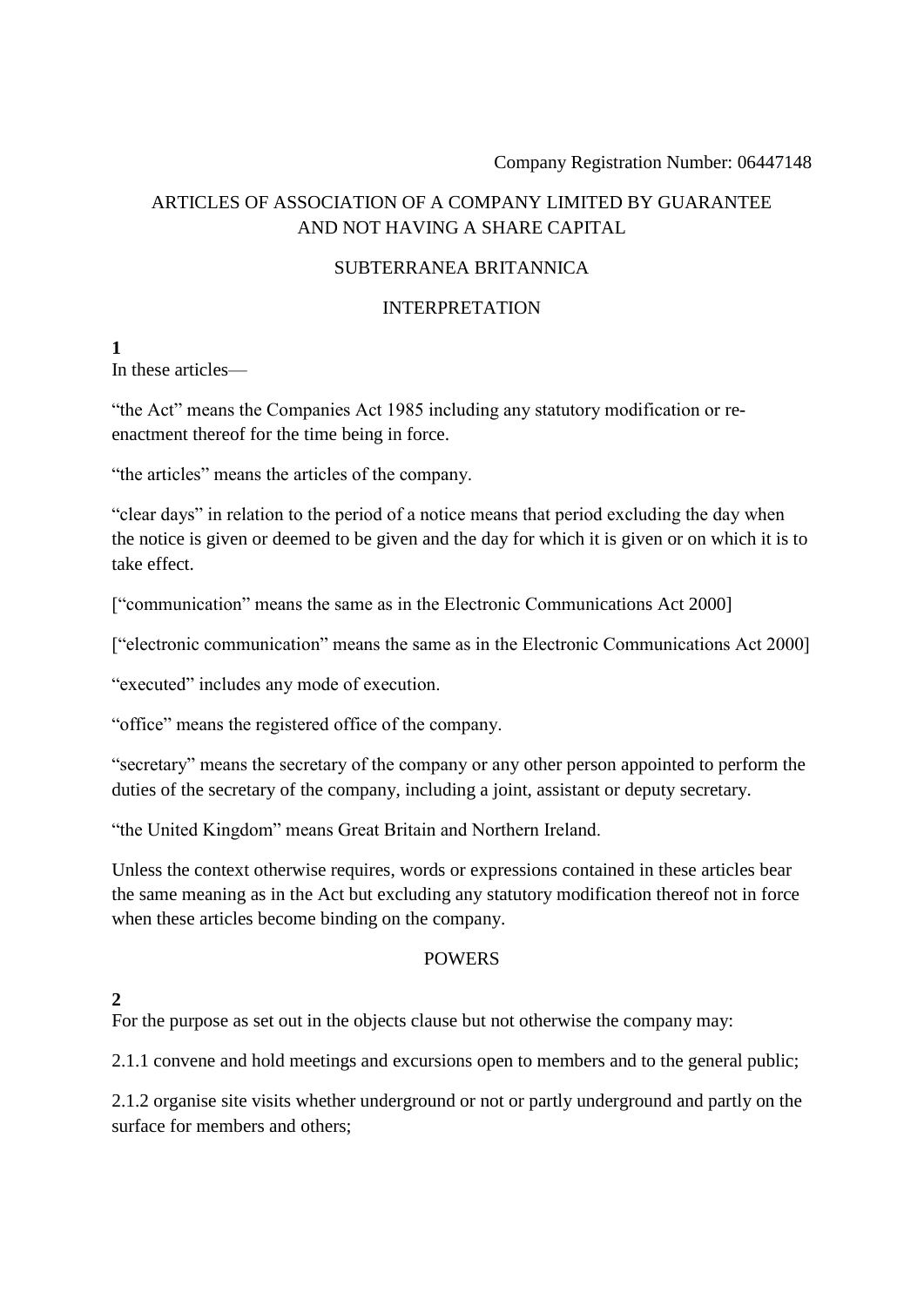2.1.3 publish notices periodicals pamphlets books and information in any other form or vehicle;

2.1.4 collect preserve and make available for reference manuscript and printed papers and information stored in any other way;

2.1.5 organise and encourage and collaborate in the surveying and archaeological recording of man-made and man-used underground objects spaces and structures and their geographical and geological context including associated surface features;

2.1.6 liaise and co-operate in connection with the investigation of man-made and man-used underground objects spaces and structures with owners and occupiers of land other organisations local and central government organisations and any other persons or corporations;

2.1.7 conduct or encourage historical research into published or unpublished recorded information of any kind concerning man-made and man-used underground objects spaces and structures;

2.1.8 facilitate the bringing together of individual members for the pursuance of the company's objects;

2.1.9 do all such other things as shall further the company's objects.

## PROVISOS

2.2 Provided that in the furtherance of these objects the company shall encourage and promote:

2.2.1 the highest achievable standards of surveying archaeological investigation and recording historical research interpretation and publication;

2.2.2 comparative studies with like sites world-wide;

2.2.3 responsible investigation and management of underground sites by owners and occupiers having regard to the safety of life and property including adherence to all laws specifically current health and safety legislation;

2.2.4 the recognition of sites as important archaeological monuments geological exposures or wildlife habitats as the case may be including adherence to all laws relating to archaeological evidence sites and monuments geological deposits and exposures and legally protected species and habitats and the adoption of nationally and internationally recognised codes of practice in connection with inter alia archaeological excavation and publication the treatment and disposal of movable artefacts geological conservation and wildlife habitat and species conservation;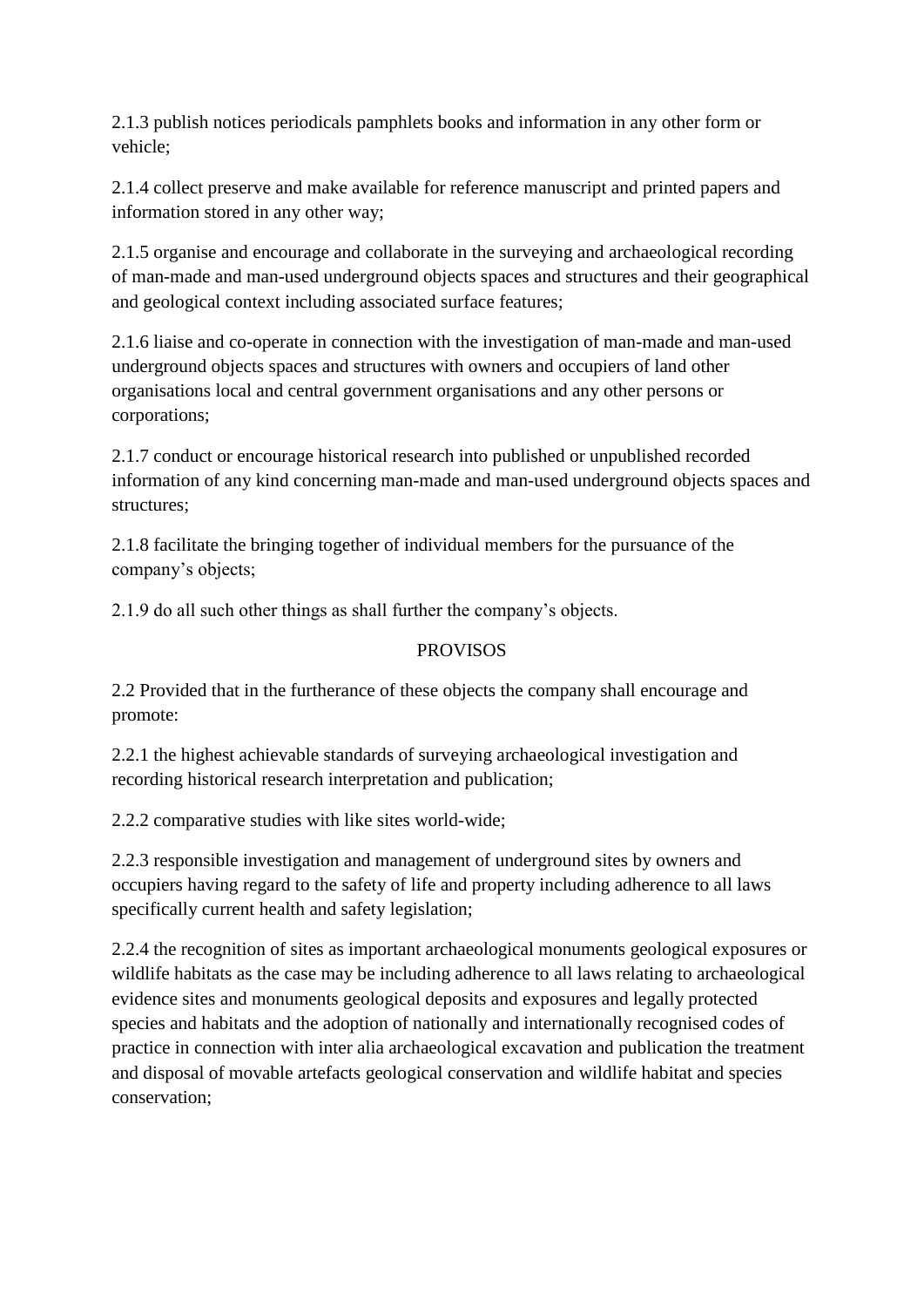2.2.5 the scheduling where considered appropriate of underground sites and structures and objects as statutory Scheduled Ancient Monuments or Listing as Buildings of Architectural or Historical Interest;

2.2.6 the scheduling where appropriate of underground sites as statutory Local Nature Reserves Special Areas of Conservation Sites of Special Scientific Interest or National Nature Reserves;

2.2.7 the assistance of and collaboration with persons or organisations conducting properly organised and authorised research into geological or natural history features of underground sites;

2.2.8 the collaboration with owners and occupiers of land and with local and central government departments and their agents in the recognition and management of potential underground hazards to persons or property;

2.2.9 the observance of the best professional practice and appropriate codes of guidance for safety in underground archaeological investigation and recording with respect to underground atmospheres water unstable ground falls of ground the potential for injury from falling and other hazards peculiar to underground spaces;

2.2.10 the application of the income and property of the company whencesoever derived being applied solely towards the promotion of the objects of the company and no portion thereof being paid or transferred directly or indirectly to the members of the company provided that nothing herein shall prevent the reimbursement in good faith of reasonable and proper remuneration to any officer or servant of the company or to any member of the company in return for services actually rendered to the company or repayment of out-ofpocket expenses incurred in the furtherance of the company's objects;

2.2.11 The company shall be non-political and non-sectarian.

## MEMBERSHIP

**3**

The subscribers to the memorandum of association of the company and such other persons as are admitted to membership in accordance with the articles shall be members of the company.

Every person who wishes to become a member shall deliver to the company an application for membership in such form as the officers require executed by him. Membership of the company shall be open to all persons and organisations in sympathy with the objects of the company and the qualifying clauses appended thereto. There is no lower age limit to personal membership but any personal members under the age of 18 shall participate in any events only if accompanied by their parent or legal carer.

3.1 There shall be five classes of membership:

3.1.1 Ordinary Membership for annual subscribing personal members;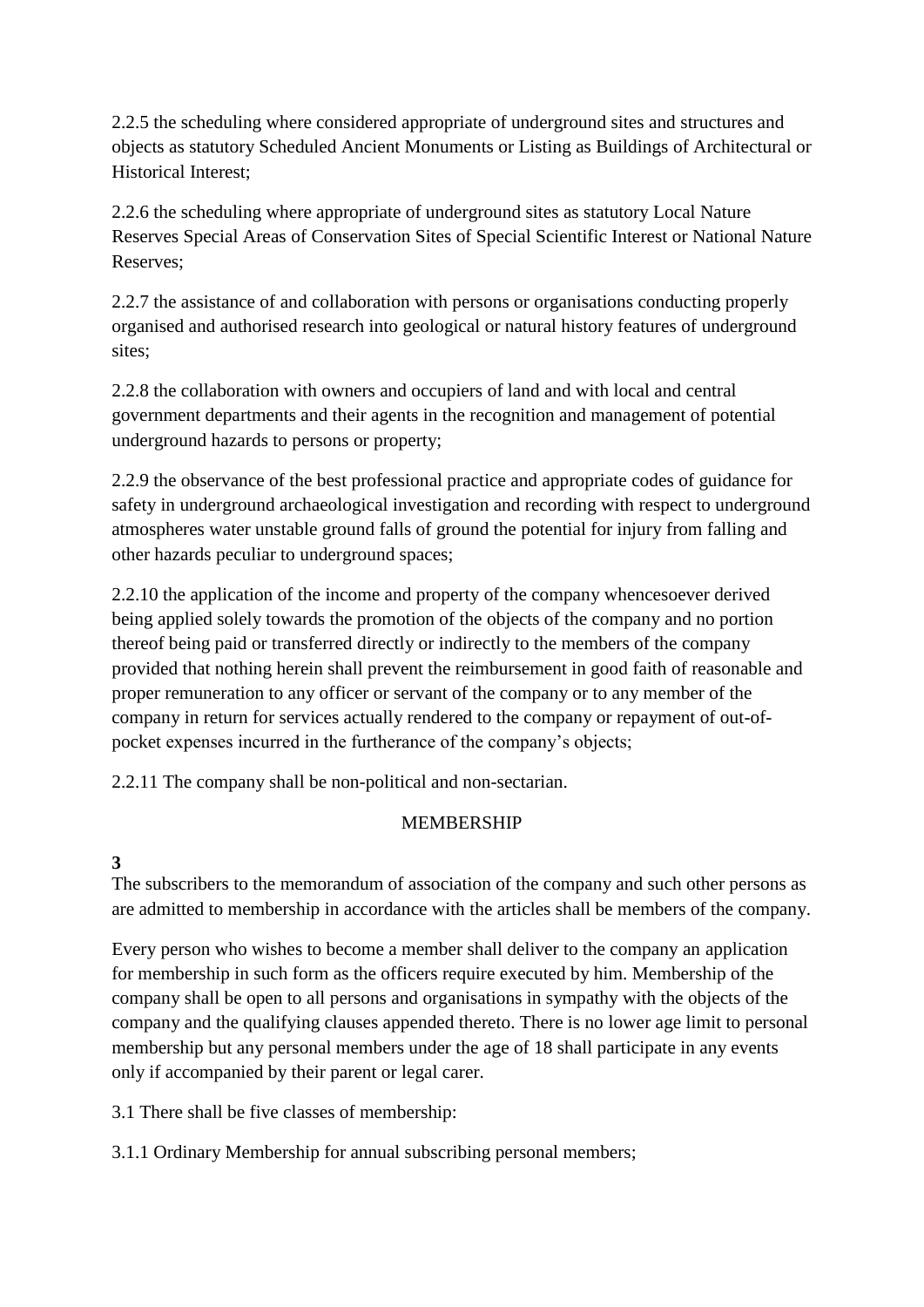3.1.2 Temporary Membership being personal membership for a period of less than one year for the purpose of participation in events organised by the company;

3.1.3. Group Membership for other clubs societies and organisations;

3.1.4 Honorary Membership - for individuals whether existing members or not who have made an extraordinary contribution to the objects of the company. Honorary Members shall be proposed and elected by the committee and shall at no time exceed ten in number including the company's President;

3.1.5 Exchange Membership - for other clubs societies and organisations on a reciprocal nonfee-paying basis.

## **SUBSCRIPTIONS**

3.2 Annual subscriptions where applicable for all classes of membership shall be determined at annual general meetings from time to time.

## TERMINATION OF MEMBERSHIP

3.3 Membership shall be terminated:

3.3.1 by the death of a personal member or the winding up of a group member;

3.3.2 by a member writing to declare termination of membership to the company's membership secretary;

3.3.3 by a member allowing subscriptions to fall three months in arrears although sent at least one written reminder and request for payment such member to be reported to the committee and removed from membership by resolution of the committee;

3.3.4 by resolution of the committee in the case of members whose conduct in connection with the objects of the company is considered to be detrimental to the fulfilment of those objects and to the company's reputation or who fail to comply with the provisions of paragraphs 2.2 to 2.2.11 and the company's rules or who misrepresent themselves as acting with the company's consent or on the company's behalf

3.3.4.1 provided that any member so removed may appeal against such removal by prior notice at an extraordinary general meeting to be convened to follow the next annual general meeting.

## VOTING RIGHTS

3.4 Voting rights shall be limited to ordinary members whose subscriptions are not in arrears and honorary members.

## PRESIDENT

**4**

The President shall be one of the honorary members.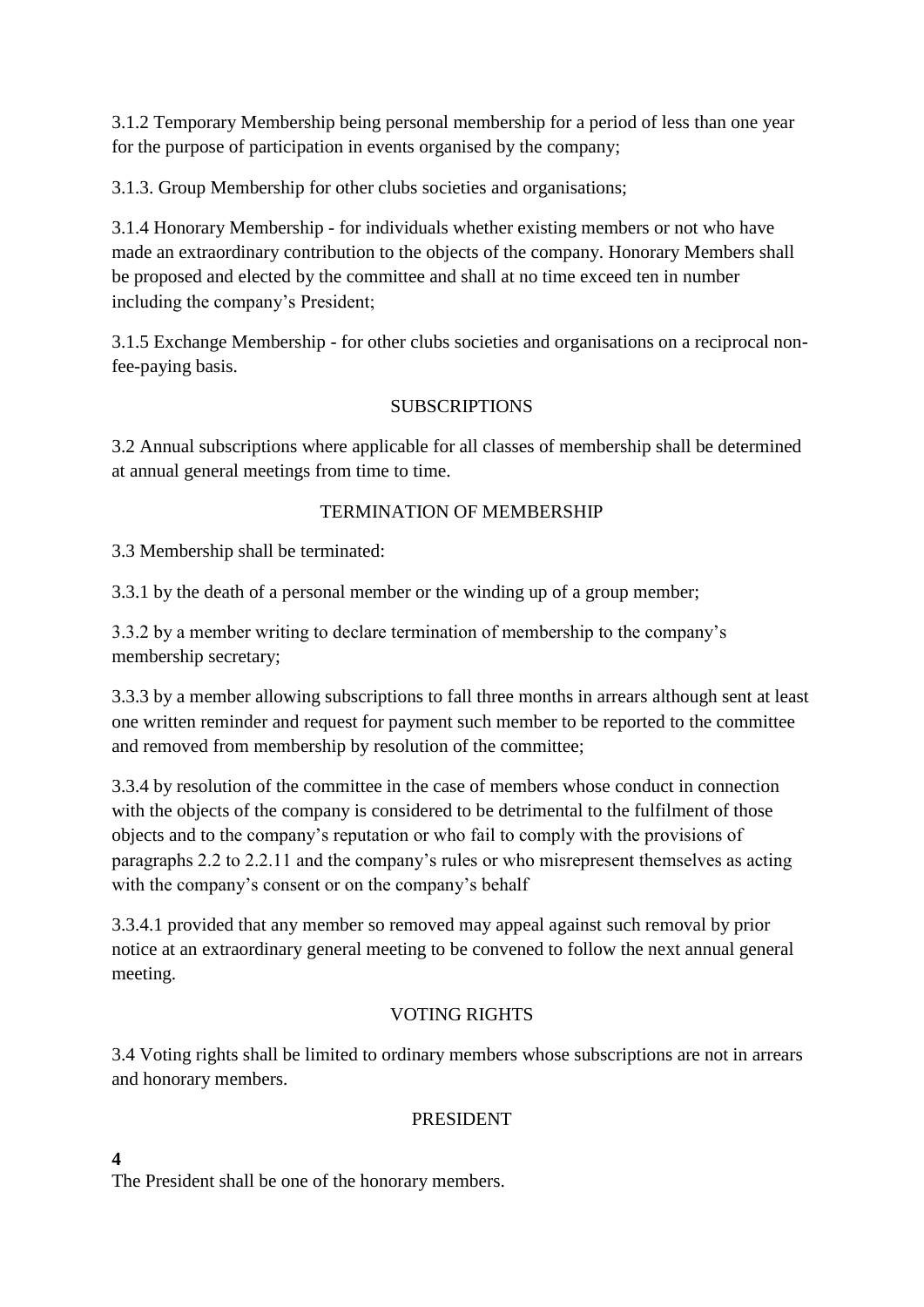#### **DIRECTORS**

4. a Officers and established members of the committee shall be invited, by the existing directors, to become directors of Subterranea Britannica, and shall remain as such while elected to and active on the committee.

b A director must be an individual aged 18 years or older.

#### **OFFICERS**

## **5**

The company's officers and their responsibilities shall be:

5.1 the Chairman who whenever possible shall take the chair at all committee ordinary extraordinary and annual general meetings;

5.2 the Vice-Chairman who shall deputise for or take the place of the Chairman as circumstances demand;

5.3 the Secretary who shall cause proper minutes to be kept and circulated to committee members of all committee meetings and shall prepare and circulate in advance of such meetings such minutes and proper notices and agendas; he or she shall also cause proper minutes to be kept of all extraordinary and annual general meetings and shall prepare and circulate in advance of such meetings proper notices and agendas;

5.4 the Treasurer who shall ensure that a proper record is kept of the accounts of the company; one or more bank accounts may be operated by the company under the determination of the committee; cheques issued shall be signed by any two of the officers or committee members so authorised from time to time by the committee;

5.5 the Membership Secretary who shall ensure that a register of members is kept and that membership subscriptions are collected and banked.

5.6 the company may provide indemnity insurance for the Directors and Officers.

#### **COMMITTEE**

## **6**

Management of the company is vested in a committee to be elected at each annual general meeting.

6.1 The company's committee shall be its officers and no fewer than three and no more than ten other ordinary or honorary members.

6.2 Committee members may take responsibility for specific areas including publication of communications and research management of the company's internet presence (Web Manager) and organisation of visits and study tours.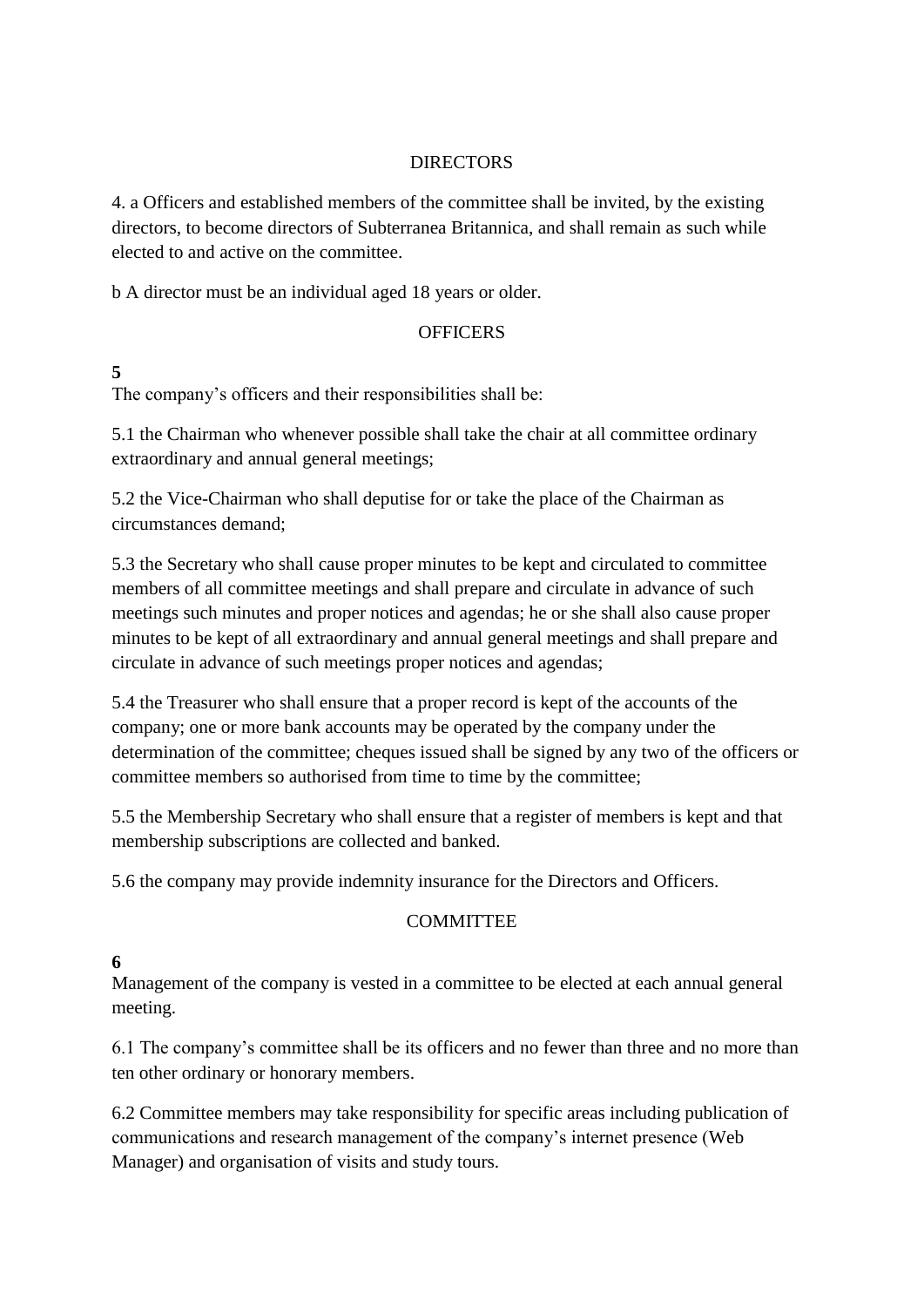6.3 The committee shall have the power to co-opt any other ordinary or honorary member or members for particular purposes or to fill any vacancies in its numbers such co-option to extend until the following annual general meeting.

6.4 The committee shall meet at least twice in each calendar year between annual general meetings.

6.5 The quorum for a meeting of the committee shall be five persons.

6.6 The secretary shall give at least 21 clear days' notice of committee meetings to all members of the committee.

6.7 The committee shall ensure that the company is operated in accordance with the memorandum and articles of association proposing more detailed rules procedures and codes of practice as it shall from time to time determine for ratification by the company at an extraordinary general meeting.

6.8 The Vice-Chairman may act in place of the Chairman at any meeting of the company or its committee. In the absence of the Chairman and Vice- Chairman any other member of the committee may take the chair.

6.9 The President may attend meetings of the committee but shall have no vote.

6.10 The occupant of the Chair at any committee meeting may in the eventuality of a tied vote have a second or casting vote.

6.11 All officers and members of the committee shall retire at each annual general meeting but shall be eligible for re-election.

## MEETINGS OF MEMBERS

## **7**

In addition to committee meetings there may be ordinary general meetings annual general meetings and extraordinary general meetings.

## ORDINARY GENERAL MEETINGS

7.1 Ordinary general meetings are reserved for lectures discussions etc and are not for the transaction of formal company business.

## ANNUAL GENERAL MEETINGS

7.2 An annual general meeting shall be held each year at which the company's statutory reports and accounts the election of officers and a committee for the following year and any proposals to change the subscription rates shall be considered by the members in attendance.

7.3 At least 21 clear days' notice in writing of the date time place and agenda for the annual general meeting together with the annual statutory reports and accounts shall be sent by post or otherwise to all members.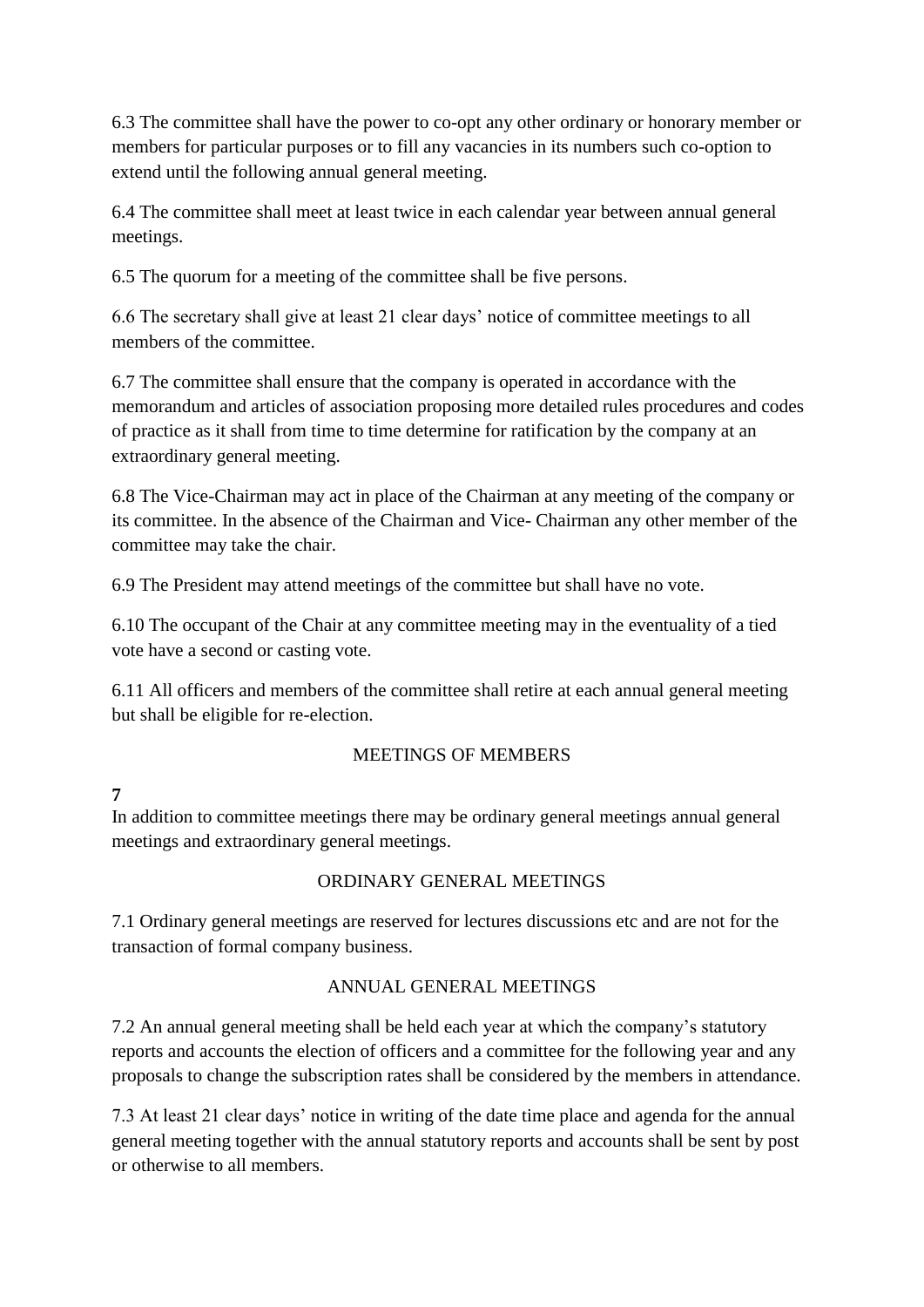### EXTRAORDINARY GENERAL MEETINGS

7.4 The committee or any fifteen ordinary and or honorary members may request and require the secretary to convene an extraordinary general meeting and to circulate 21 clear days in advance notification of the date time and place of this to all ordinary and honorary members setting out clearly the nature of the business to be considered.

7.4.1 Extraordinary meetings shall consider appeals against termination of membership proposed changes to the memorandum and articles of association or winding up of the company or such other business as is required.

7.4.2 An extraordinary general meeting may with the consent of a simple majority of the ordinary and honorary members present at that meeting be adjourned to another date time and place notification of such date time and place to be agreed by or communicated to only such members as are present at the meeting to be adjourned.

## QUORA FOR ANNUAL AND EXTRAORDINARY GENERAL MEETINGS

7.5 The quorum for any annual general meeting or extraordinary general meeting including an adjourned extraordinary general meeting shall be fifteen ordinary and or honorary members present at the meeting.

## VOTING AT ANNUAL AND EXTRAORDINARY GENERAL MEETINGS

7.6 All decisions of annual and extraordinary general meetings shall be taken by simple majority apart from those relating to the amendment of the memorandum or articles of association or the winding up of the company which shall require a 75% majority. In all cases the occupant of the Chair shall have a second or casting vote if necessary.

7.7 There shall be no provision for voting by post.

7.8 Any member is entitled to appoint another person as a proxy to exercise all or any of his rights to attend and to speak and vote at a meeting of the company.

#### ELECTRONIC COMMUNICATIONS

7.9 The company may send or supply documents or information to members in electronic form.

7.10 The company may send or supply documents or information to members by making them available on a website.

## ALTERATIONS TO THE MEMORANDUM AND ARTICLES OF ASSOCIATION

#### **8**

Any proposals for alteration of the memorandum and articles of association shall be notified to all ordinary and honorary members and considered at an extraordinary general meeting.